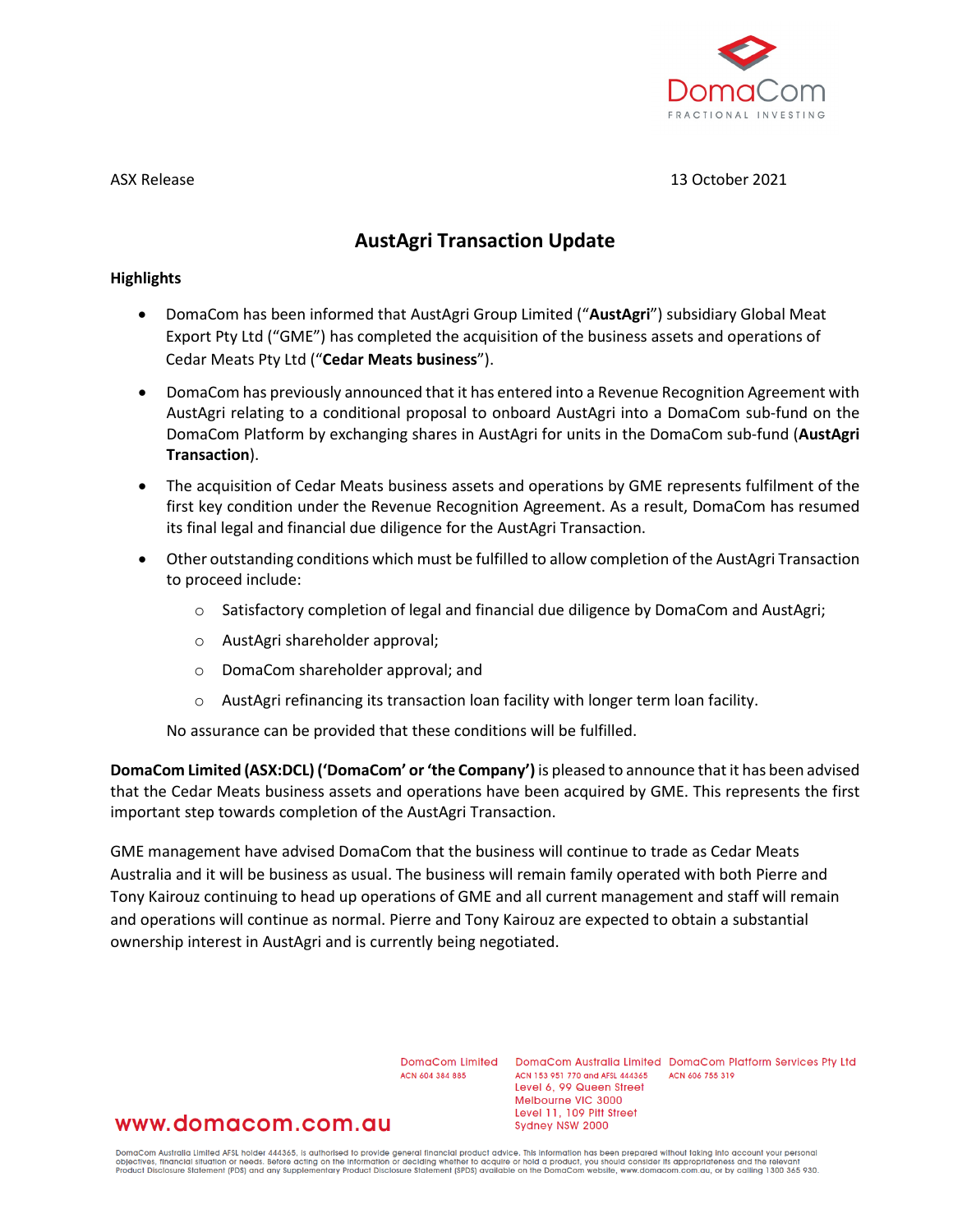## **AustAgri Transaction**

As previously announced, the main commercial terms of the AustAgri Transaction include:

- a newly-established DomaCom sub-fund proposes to acquire at least 75% of the issued shares in AustAgri by entering into share/unit exchange agreements with AustAgri shareholders;
- under the share/unit exchange agreements, as consideration for the acquisition of AustAgri shares by the DomaCom sub-fund, AustAgri shareholders will receive 1 unit in the DomaCom sub-fund for every 1 AustAgri share exchanged;
- DomaCom Australia Limited, will receive an annual management fee of 0.88%pa of the value of the DomaCom sub-fund with a minimum annual fee of \$2.6 million plus GST for a minimum period of 5 years; and
- DomaCom will issue 100,000,000 DomaCom shares to AustAgri shareholders (**Revenue Recognition Shares**) in recognition of the minimum \$13,000,000 in contracted management fees over a 5 year period to be delivered to DomaCom for management of the DomaCom subfund.

The AustAgri Transaction remains subject to a number of conditions precedent which may or may not be fulfilled including:

- Satisfactory completion of legal and financial due diligence by DomaCom and AustAgri;
- AustAgri refinancing its transaction loan facility with a longer term loan facility;
- AustAgri shareholder approval; and
- DomaCom shareholder approval.

DomaCom reiterates that no assurance can be given as to if or when the AustAgri Transaction will complete.

## **DomaCom Due Diligence**

As a result of the completed acquisition of the Cedar Meats business assets and operations by GME, DomaCom has resumed its final legal and financial due diligence for the prospective transfer of at least 75% of the issued shares in AustAgri to a DomaCom sub-fund.

## **Transaction Loan refinance**

GME has entered into a loan facility which enabled it to settle on the acquisition of the Cedar Meats Business. In the meantime, formal valuations are being refreshed for the Cedar Meats business and the properties to facilitate the refinancing of the transaction loan with a longer-term loan to facilitate the next phase of its development. Whilst the property assets of Cedar Meats are used as security for the loan facilities, the property assets themselves remain held by the Kairouz family trusts until the Transaction Loan is refinanced.

## **AustAgri Shareholder Approval**

As previously advised, the exchange of at least 75% of the issued shares in AustAgri for units in the proposed DomaCom sub-fund requires AustAgri shareholder approval at a meeting of AustAgri shareholders to be convened under item 7, s611 Corporations Act. In relation to the required meeting of AustAgri shareholders, DomaCom notes that: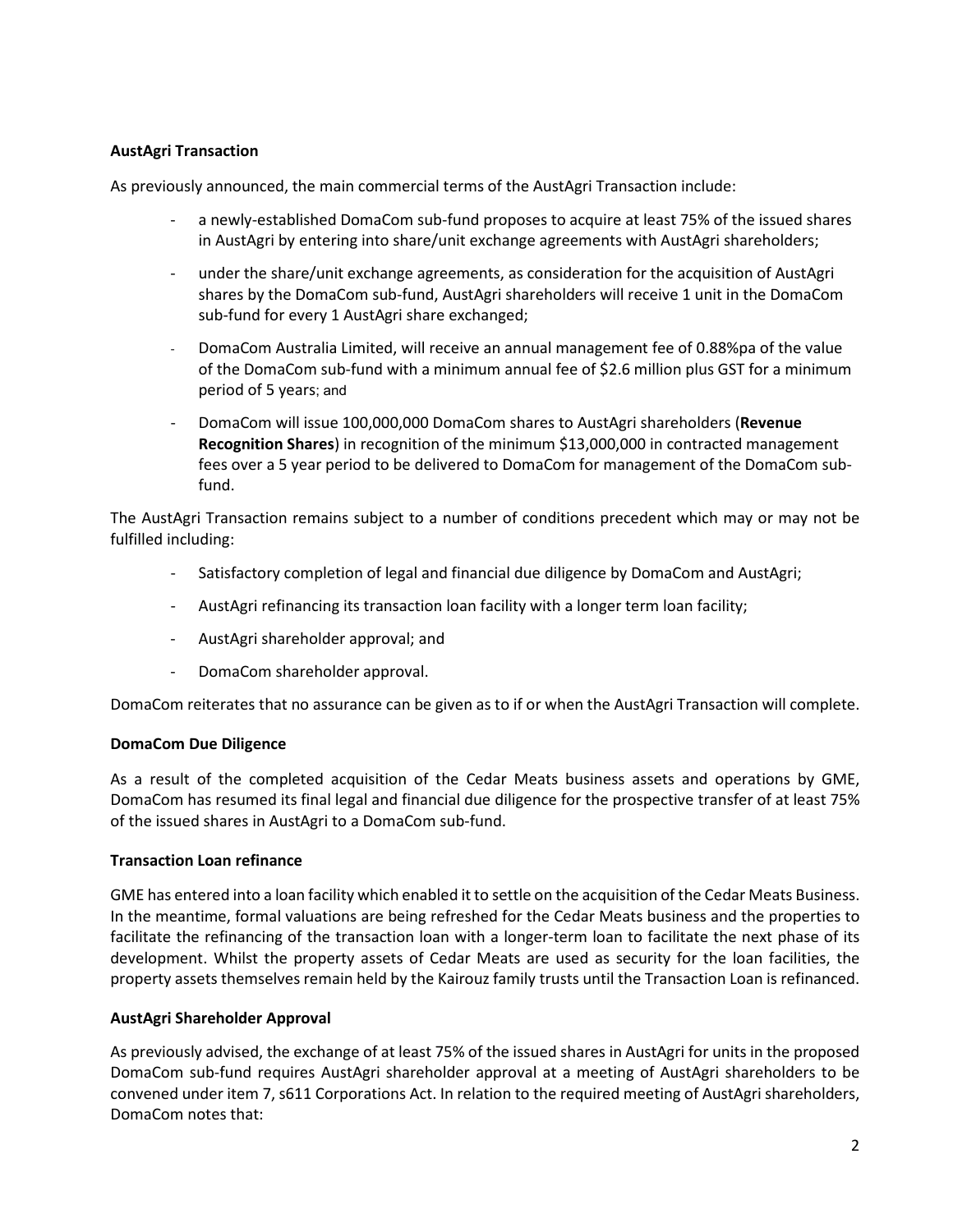- a statutory notice period applies in relation to any meeting materials to be prepared and sent by AustAgri to their shareholders for the purposes of the item 7, s611 approval. ASIC policy requires that an independent expert report be prepared and for it to accompany the relevant meeting materials detailing an item 7 s611 transaction; and
- ASIC policy expresses a strong preference that meeting materials for an item 7, s611 transaction are provided to ASIC for review at least two weeks prior to despatch to AustAgri shareholders.

## **DomaCom Shareholder Approval**

Due to the extended delay since the 21 October 2020 EGM where DomaCom shareholders previously approved the AustAgri Transaction and the issue of the Revenue Recognition Shares, DomaCom will in due course issue a Notice of Meeting to hold a further General Meeting to seek new approvals from DomaCom shareholders.

**DomaCom CEO, Arthur Naoumidis, said:** "Our planned on-boarding of AustAgri onto the DomaCom Platform has been a stop-start affair since we first announced it to the market more than 12 months ago. But at last real progress has been made, with the acquisition of Cedar Meats business assets and operations by GME. This means we can now again resume final legal and financial due diligence for this company-transforming transaction. If it completes, the AustAgri Transaction will provide a significant boost to DomaCom's revenue base and its total funds under management.

As our AustAgri due diligence process recommences, we continue in our efforts to complete the shortfall raising, a precursor to DomaCom shares resuming trading on the ASX. Over the months ahead, we look forward to updating the market on further exciting developments leveraging off our unique fractional investment platform."

This announcement has been authorised for release to the market by Company Secretary Philip Chard.

## **Ends**

# **About DomaCom**

DomaCom Limited (ASX:DCL) owns and operates a fractional investment platform that provides real solutions for SMSF's, retirees and new home buyers. Using the DomaCom platform, investors can make fractional investments in a range of asset classes including property-related investments, mortgage-backed securities, renewables, affordable housing, disability accommodation and debt securities via a unique trust structure tailored to them.

Retirees can sell a fraction of their house to investors, possible family members, to help them improve their retirement income.

DomaCom runs a crowdfunding campaign process in which investors can commit as much as they want towards the purchase of assets together with other like-minded investors. When a campaign is complete, DomaCom purchases the asset, places it in a sub-fund, and issues the investors with units in proportion to the amount they invested.

DomaCom's proprietary platform allows Australians to invest in almost any asset class, empowering them to create diversified portfolios with comparatively lower minimum investments and competitive cost structures.